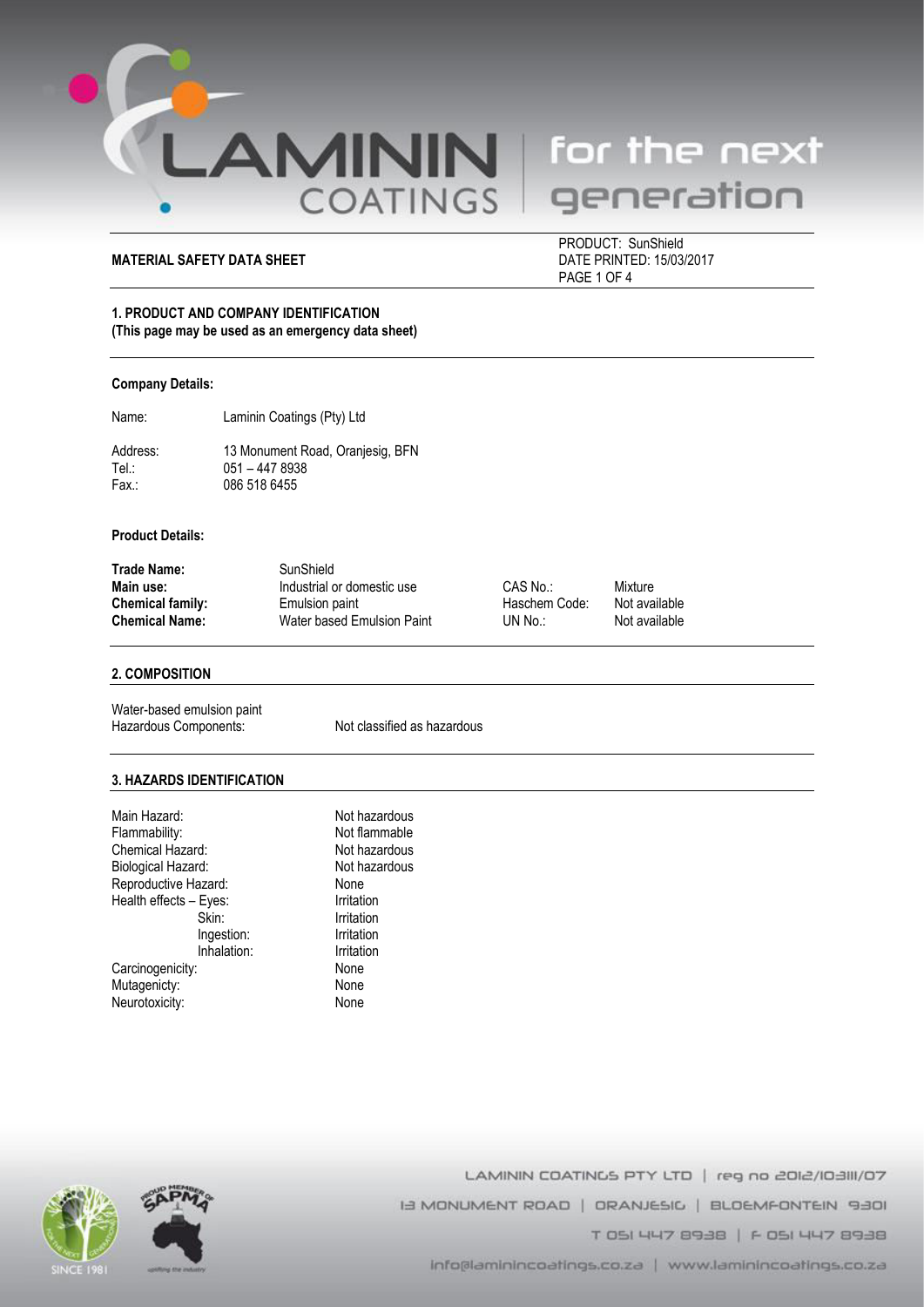**MATERIAL SAFETY DATA SHEET** 

**AMININ** for the next<br>COATINGS generation

PRODUCT: SunShield<br>DATE PRINTED: 15/03/2017 PAGE 2 OF 4

# **4. FIRST AID MEASURES**

| In contact with eyes: | Wash with luke water for several minutes while holding eyelids open or until<br>irritation subsides<br>and seek medical advice.                                                 |
|-----------------------|---------------------------------------------------------------------------------------------------------------------------------------------------------------------------------|
| In contact with skin: | Wash with water before the dispersion dries and remove any contaminated clothing and wash with<br>large amounts of soap and water. If irritation persists, seek medical advice. |
| If ingested:          | May cause nausea. Do not induce vomiting. Drink as much water as possible<br>and seek medical advice immediately.                                                               |
| If inhaled:           | Remove to well ventilated area. In severe cases seek medical advice.                                                                                                            |

# **5. FIRE FIGHTING MEASURES**

| Extinguishing media: Water, carbon dioxide or dry chemicals |                                                                                                                                                                      |
|-------------------------------------------------------------|----------------------------------------------------------------------------------------------------------------------------------------------------------------------|
| Special hazards:                                            | This product is water based and not flammable. Dry resin will burn producing<br>carbon dioxide and sometimes oxides of nitrogen accompanied by dense black<br>smoke. |
| Protective clothing:                                        | Protective clothing and a self-contained breathing apparatus                                                                                                         |
|                                                             |                                                                                                                                                                      |

# **6. ACCIDENTAL RELEASE MEASURES**

| Personal precautions:      | Protective gloves, overalls and footwear, respiratory equipment if in an enclosed area.           |
|----------------------------|---------------------------------------------------------------------------------------------------|
| Environmental precautions: | Do not wash into drains unless leading to a suitable effluent process.                            |
| Small spills:              | Absorb with sand or rags before the paint is allowed to dry.                                      |
| Large spills:              | Contain and pump into a receiving vessel for removal.                                             |
| Waste disposal:            | Check with Federal, Provincial and local Government regulations and<br>requirements for disposal. |

# **7. HANDLING AN STORAGE**

| Suitable material: | Plastic or special steel containers.                                         |
|--------------------|------------------------------------------------------------------------------|
| Handling:          | Wear protective gloves, goggles, overalls and apron                          |
|                    | Observe good housekeeping practice.                                          |
|                    | Keep workplace well ventilated.                                              |
| Storage:           | Store under cover at temperatures above freezing                             |
|                    | Containers should be properly sealed.                                        |
|                    | Open in ventilated surroundings as small levels of VOC may accumulate in top |
|                    | void of the containers.                                                      |
|                    | Stir before use. Keep out of reach of children.                              |

# **8. EXPOSURE CONTROL / PERSONAL PROTECION**

| Occupational exposure limits:<br>Engineering control measures: | Not applicable<br>Use mechanical ventilation to reduce exposure.                               |
|----------------------------------------------------------------|------------------------------------------------------------------------------------------------|
| Personal protection - respiratory:                             | Breathing apparatus if ventilation is not adequate                                             |
| Personal protection - eye:                                     | Safety goggles are recommended                                                                 |
| Personal protection - skin:                                    | Safety goggles, waterproof overalls and boots are recommended in cases of<br>severe splashing. |
| Other protection:                                              | Do not eat drink or smoke when handling the product.                                           |



LAMININ COATINGS PTY LTD | reg no 2012/10:3111/07 IB MONUMENT ROAD | ORANJESIC | BLOEMFONTEIN 9301 T 051 447 8938 | F 051 447 8938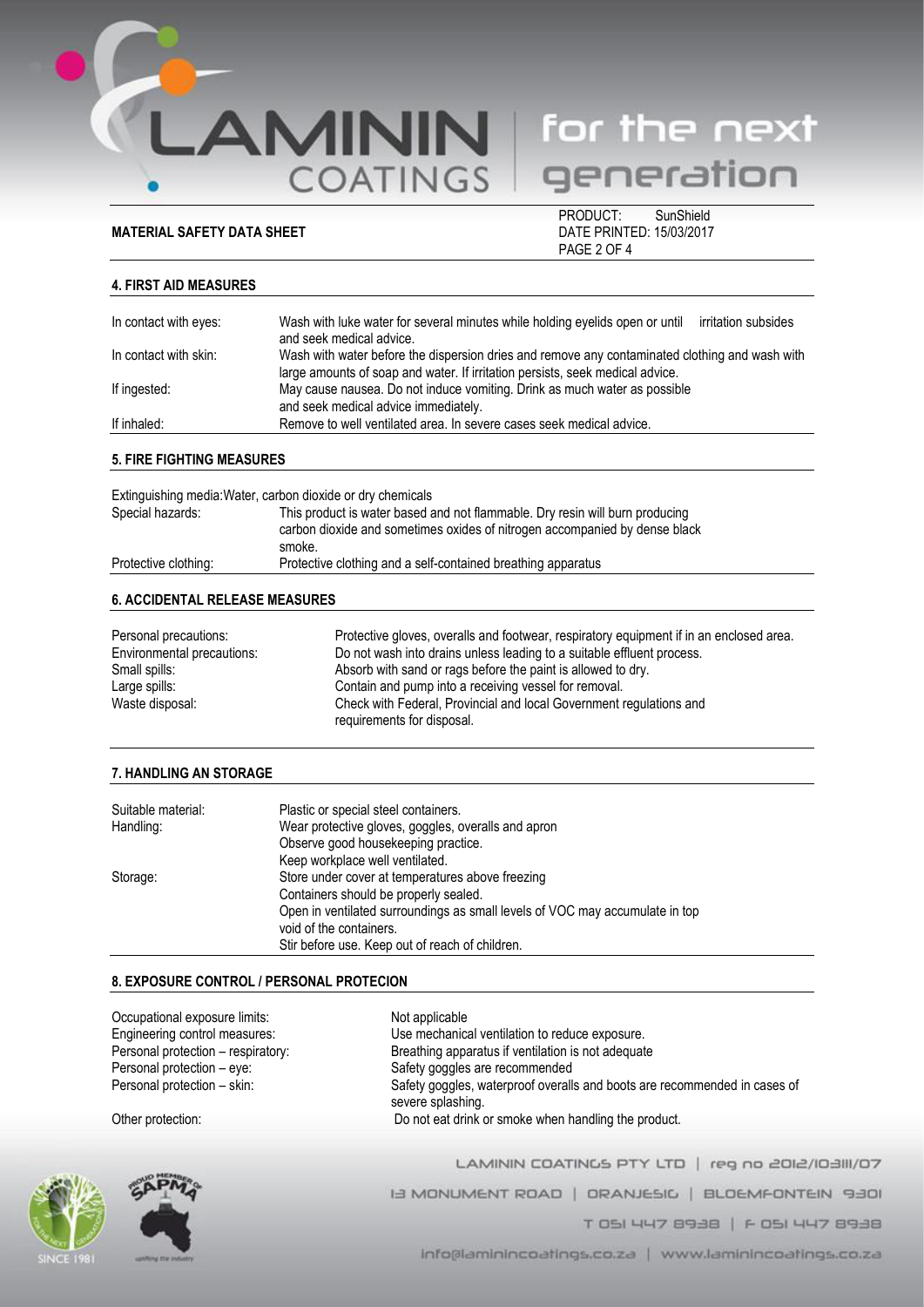

# **MATERIAL SAFETY DATA SHEET DATE PRINTED: 15/03/2017**

 PRODUCT: SunShield PAGE 3 OF 4

### **9. PHYSICAL and CHEMICAL PROPERTIES**

| <b>Physical State:</b> | Liguid                                                 |
|------------------------|--------------------------------------------------------|
| Appearance:            | White / coloured pour able liquid                      |
| Odour:                 | Characteristic                                         |
| pH:                    | $8 - 9.5$ (as supplied)                                |
| Boiling point:         | 100°C (as for Water)                                   |
| Flash point:           | Not applicable                                         |
| Explosive properties:  | Not applicable                                         |
| Vapour pressure:       | as for water                                           |
| Density:               | $1.25 - 1.30$ (as supplied)                            |
| Solubility – water:    | fully miscible                                         |
| Solubility - solvent:  | soluble in some alcohols, esters and aromatic solvents |

#### **10. STABILITY and REATIVITY**

| Stability:                        | Stable under recommended conditions of storage. |
|-----------------------------------|-------------------------------------------------|
| Incompatible materials:           | Not available                                   |
| Conditions to void:               | Extreme temperatures                            |
| Hazardous decomposition products: | None                                            |
| Hazardous reactions:              | None                                            |
|                                   |                                                 |

|                       | TE TUAIGULUGIGAL INFURMATION                                                                                                                |  |
|-----------------------|---------------------------------------------------------------------------------------------------------------------------------------------|--|
| Skin and eye contact: | Long term experience of handling this class of product under industrial<br>conditions indicates the absence of any chronic or acute effects |  |
| Acute Toxicity:       |                                                                                                                                             |  |
| Chronic toxicity:     |                                                                                                                                             |  |
| Carcinogenicity:      | None known                                                                                                                                  |  |
| Mutagenicity:         | None known                                                                                                                                  |  |
| Neurotoxicity:        | None known                                                                                                                                  |  |
| Reproductive hazards: | None known                                                                                                                                  |  |
|                       |                                                                                                                                             |  |

#### **12. ECOLOGICAL INFORMATION**

**11. TOXICOLOGICAL INFORMATION**

| Aquatic toxicity – fish:    | low toxicity (<500mg/litre)            |
|-----------------------------|----------------------------------------|
| Aquatic toxicity – daphnia: | none known                             |
| Aquatic toxicity – algae:   | none known                             |
| Biodegradability:           | The base polymer is slowly biodegraded |

#### **13. DISPOSAL CONSIDERATIONS**

Not classified as hazardous waste. Disposal of product and packaging should always comply with local and national regulations. Recover liquid with absorbent material.

Disposal methods: Waste product should not be discharged directly into drains or waterways without treatment. Waste water containing product should be treated in a separation and biological treatment plant. Disposal of packaging: Containers may be cleaned and returned to the supplier for re-use.



LAMININ COATINGS PTY LTD | reg no 2012/10:3111/07

I MONUMENT ROAD | ORANJESIC | BLOEMFONTEIN 9301

T 051 447 8938 | F 051 447 8938

info@laminincoatings.co.za | www.laminincoatings.co.za